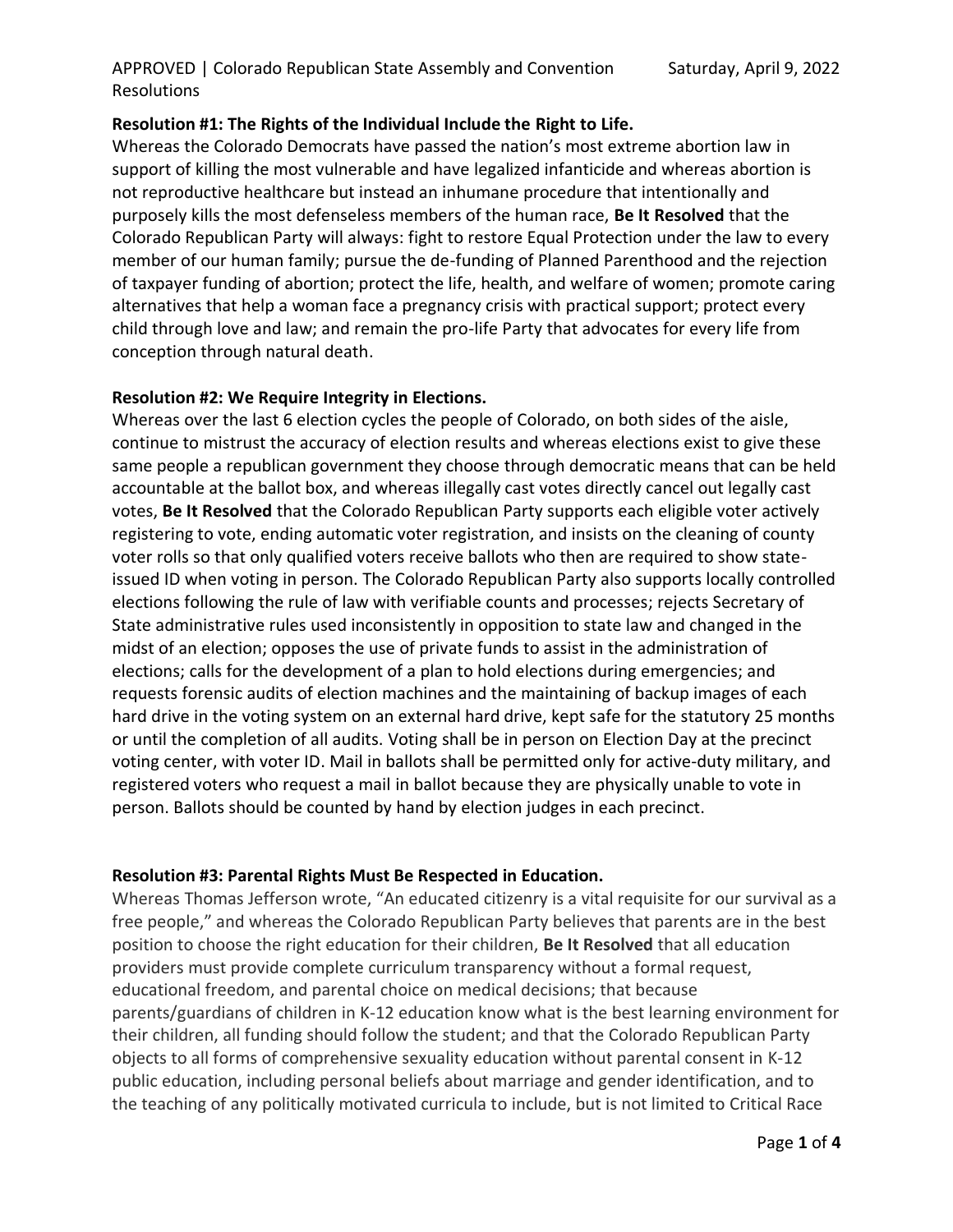Theory (CRT) in K-12 public education because parents have the freedom and the right to teach these topics to their own children in an environment of their choice.

### **Resolution #4: We Will Preserve Medical and Health Freedom.**

Whereas every individual maintains the constitutional right to individual liberty and the right to exercise his or her religious or deeply held personal beliefs in consent or objection to medical procedures, free from government coercion, **Be It Resolved** that the Colorado Republican Party affirms the right of individuals to make informed decisions about vaccines, masks, treatments, and other health measures without government question or interference; the right of parents to make choices for their children regarding medical decisions; and rejects the use of vaccine passports as well as any discriminatory practices that pose a direct threat to individual liberty, religious freedom, right of conscience, and medical freedom.

# **Resolution #5: Fentanyl Possession Should Be a Felony.**

Whereas Colorado is ranked #2 in the nation for fentanyl overdose deaths with a 381% increase in two years and children are dying or being left parentless due to Colorado's drug crisis, and whereas Democrats in the legislature voted to decriminalize fentanyl and refuse to solve the problem they created, **Be It Resolved** that the Colorado Republican Party supports making the possession of any amount of illegal fentanyl a felony so that drug dealers can be taken off our streets and our families and neighborhoods can be safe again.

# **Resolution #6: American Energy Independence is Vital.**

Whereas to maintain a vibrant economy in Colorado, to ensure national security, and understanding the importance of responsible energy production in the state and throughout the United States, **Be It Resolved** that the Colorado Republican Party affirms the necessity of U.S. energy independence and the oil and gas industry in Colorado; supports the United States sustaining energy independence with a responsible and appropriate mix of sources including fossil fuels, nuclear, renewables, and more; and calls for the lifting of regulations, rules, laws, and policies which limit or restrict responsible Colorado natural oil and gas production.

### **Resolution #7: We Must Limit the Governor's Emergency Powers.**

Whereas the Governor has misused his emergency powers and only the legislative branch of government is authorized to write laws, **Be It Resolved** that the Colorado Republican Party calls for an amendment to C.R.S. 24-33.5-704**,** *The Governor and Disaster Emergencies--Response-- Duties and Limitations***,** so that it requires a vote by the Colorado State General Assembly before a ′′State of Emergency" may be continued after the initial thirty (30) day period; and supports the right of counties and local municipalities to veto emergency mandates and declarations by the state executive branch.

### **Resolution #8: Limit Government Overreach.**

Whereas, the Constitution of the United States is clear in its description of an extremely limited role for our government; and whereas, the Constitution of the United States provides no mechanism for the legislative body to transfer its authority to create laws to agencies of the executive branch, and whereas, every level of government has unconstitutionally allowed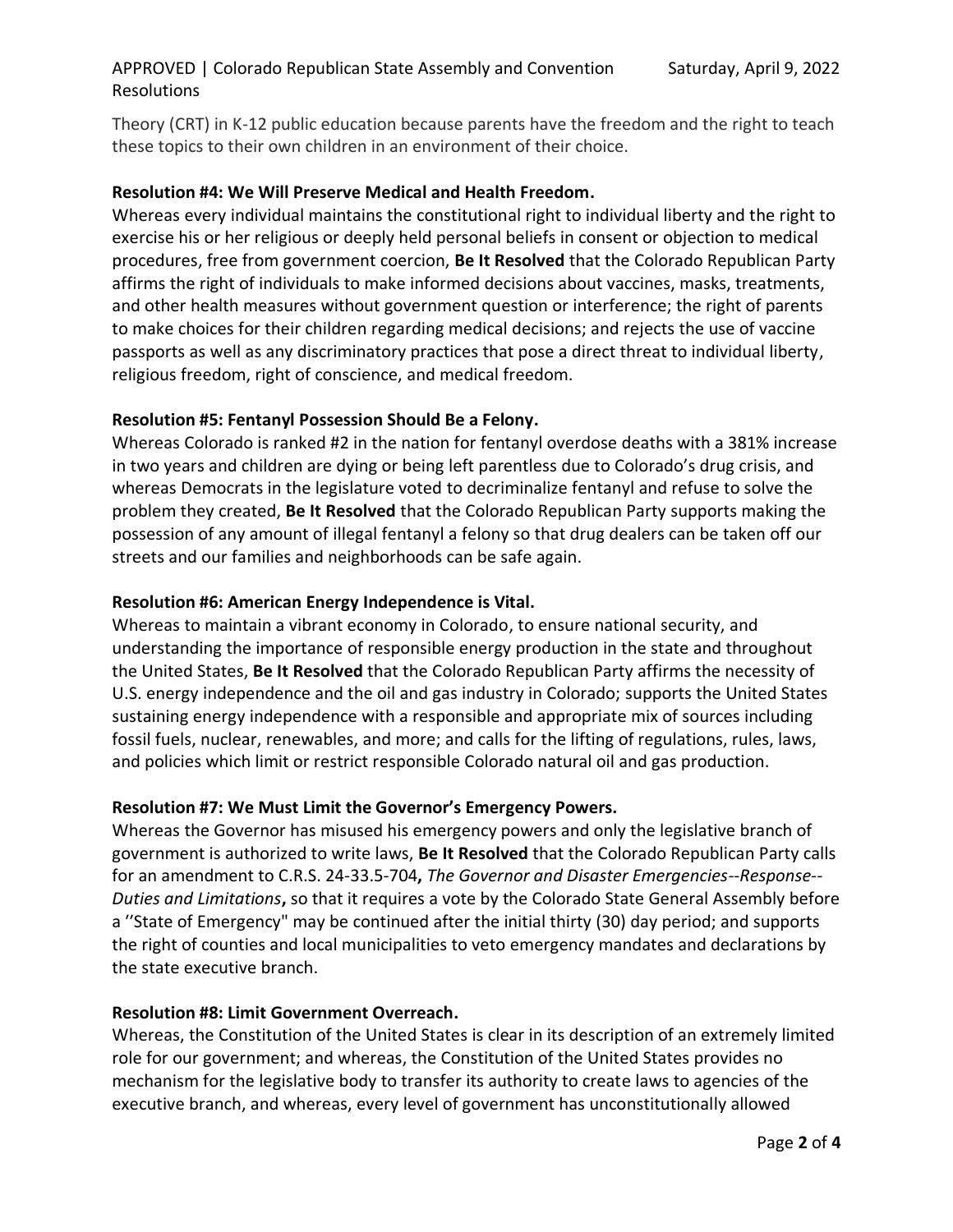executive agencies to unilaterally draft and adopt extensive rules and regulations that seek to govern increasingly broad areas of the lives of its citizens, and whereas, the courts of the United States, at every level, have allowed this unconstitutional activity to continue, and have further allowed the executive agencies to act as lawmakers, judge, and jury as they seek to control many aspects of the lives of its citizens, therefore, **Be It Resolved** that the Colorado Republican Party will seek to diminish the role of government to the limited powers outlined in the Constitution of the United States, and that the Colorado Republican Party will strive to reduce the size and authority of executive agencies, reserve the lawmaking authority to the legislative branch, and promote those judges who will firmly uphold the limited authority of government and strike down the unconstitutional actions of its executive agencies.

#### **Resolution #9: The Scope of State Government Needs to Be Held in Restraint.**

Whereas unelected bureaucracies have grown with the constant increase in government's size and have increased their influence and overreach through regulations, and whereas large bureaucracy leads to increased pressure on those most vulnerable through rising costs and reductions in choice that threatens to put the American Dream out of reach, **Be It Resolved** that the Colorado Republican Party rejects regulations or rules that drive up the cost of living for all people or that intend to silence, disarm, subjugate, or otherwise infringe upon the constitutional rights of any law-abiding citizen; and affirms that all laws and rules applicable to all citizens in general apply equally and are enforceable for elected officials as well. In addition, the Colorado Republican Party agrees that the threat of revocation of a business license shall not be used to control the actions of a proprietor without due process and that licensing requirements should be reduced in Colorado.

### **Resolution #10: Property Tax Must Be Capped.**

Whereas a recent Colorado study found that property taxes are about to rise by 20-30% and that they will continue to increase for the foreseeable future, **Be It Resolved** that the Colorado Republican Party supports capping the growth of property taxes to ensure Coloradans can stay in their homes while also ensuring that local services like schools and fire departments have the resources they need.

### **Resolution #11: The Right of Citizens to Be Free of Crime**

Whereas of the many basic human rights of citizenry of any political subdivision, freedom from fear for ones' safety in any way, be it bodily harm, fear of property destruction, fear of anarchy from general lawlessness, and whereas, feelings of safety regarding one's self and one's family is paramount to sustaining a functional social fabric in any setting, particularly in more densely populated areas and whereas, lowering standards of punishment for crime is counterproductive to lowering crime itself, and decreasing funding for law enforcement has disastrous consequences, **Be It Resolved** that the Colorado Republican Party shall promote a culture of adherence to law and order in all circumstances, that it supports proper punishment for crimes committed, and that it supports proper funding for required law enforcement tasks.

### **Resolution #12: Upholding the Second Amendment**